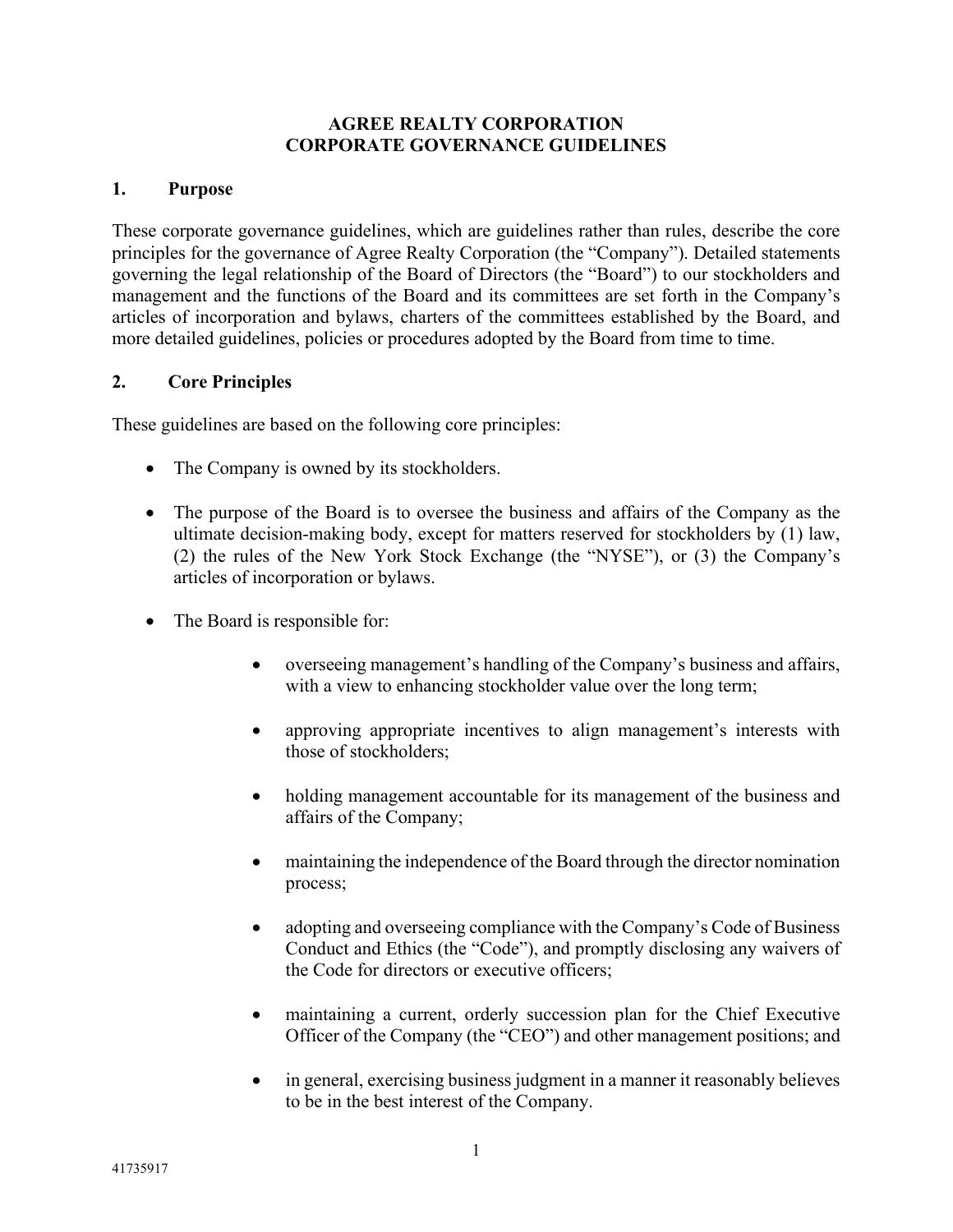The Board believes that good governance depends, above all, on the Board and management setting the right tone from the top rather than adopting bright-line rules such as director term limits or mandatory rotation of Board committee members. The Board encourages directors and management to at all times observe the highest standards of integrity and personal conduct as an example for the entire organization.

## **3. Board Composition**

## **a. Qualification of Directors**

The Nominating & Governance Committee (the "Committee") makes recommendations to the Board for director nominees and the criteria by which they should be selected. The Committee does not have set minimum criteria for directors. Rather, the Committee looks for skills and experience that will complement the Board's existing makeup. The Committee considers the following criteria in evaluating candidates, including any candidates suggested by stockholders:

- independence;
- business and professional background;
- historical contribution to the Board;
- personal integrity;
- leadership skills;
- strategic thinking;
- ability and willingness to make a time commitment; and
- breadth of knowledge about matters affecting the Company and its industry.

The Committee periodically assesses the skills, characteristics, diversity and composition of the Board, along with the need for expertise and other relevant factors as it deems appropriate. In light of these assessments, and in light of the standards set forth in these corporate governance guidelines, the Committee may seek candidates with specific qualifications and candidates who satisfy other requirements set by the Board. We believe our Board should be comprised of directors who have had high-level executive experience, have been directors on other Boards and have been tested through economic downturns and crises. We believe that it is desirable for Board members to possess diverse characteristics of gender, race, ethnicity, and age, and we consider such factors in Board evaluation and in the identification of candidates for Board membership. We endeavor to include women and minority candidates in the qualified pool from which Board candidates are chosen.

# **b. Retirement Age**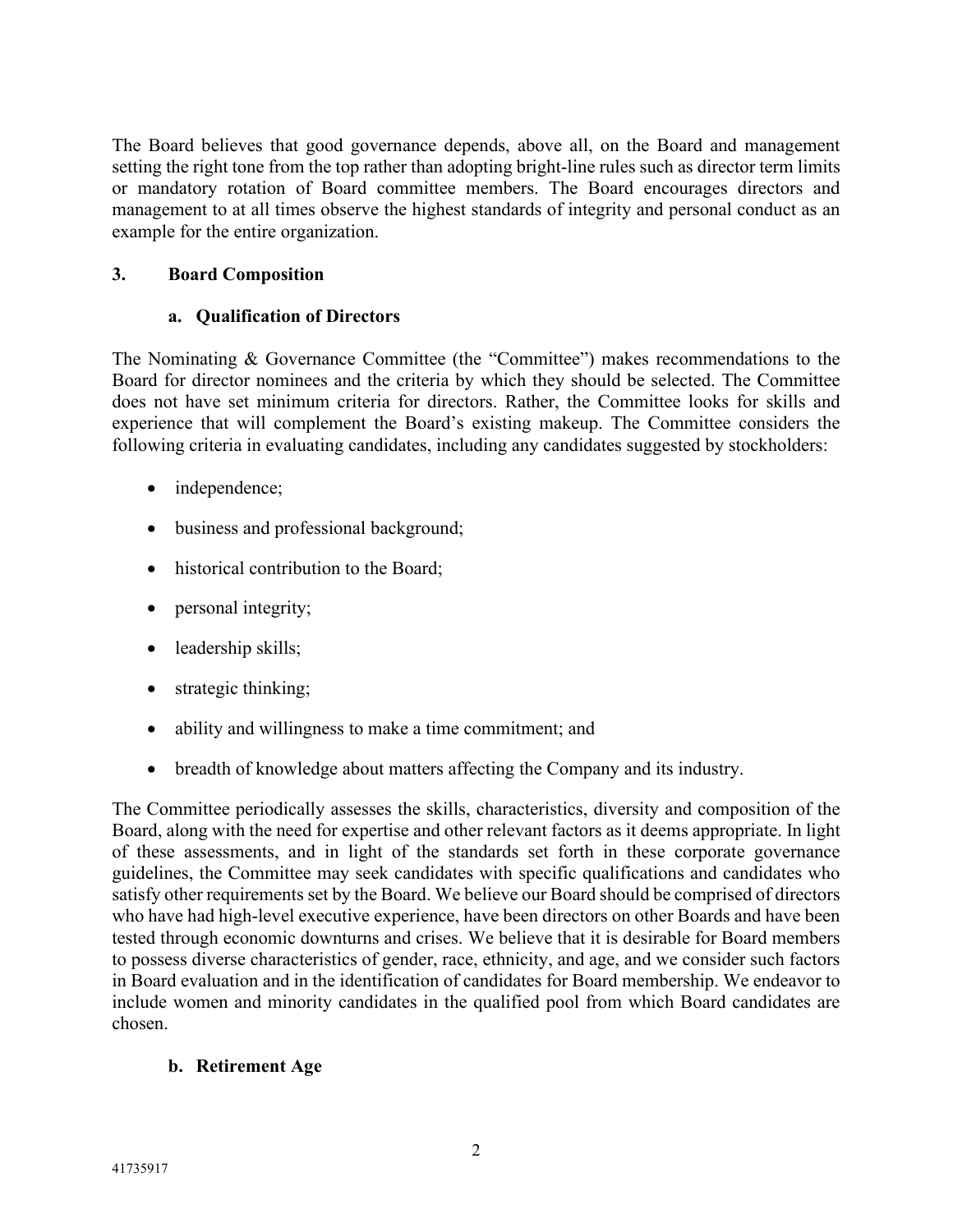There is no mandatory age for director retirement. The Committee believes that there is no oneto-one correlation between age and ability and that the committee can better assure a quality Board through the nominating process generally.

## **c. Board Leadership**

The Board recognizes that one of its key responsibilities is to evaluate and determine its optimal leadership structure so as to provide independent oversight of management. The Board understands that there is no single, generally accepted approach to providing board leadership and the right board leadership structure may vary as circumstances warrant. Thus, the Board has the ability to change its structure, should that be deemed appropriate and in the best interest of the Company and its stockholders, and it may select its own Chairman. The Board does not have a policy on whether the Chairman should be a non-employee director.

# **d. Voting Standard for the Election of Directors**

Any nominee for director in an uncontested election who receives a greater number of votes "withheld" from his or her election than votes "for" such election shall tender his or her resignation for consideration by the Committee. The Committee shall recommend to the Board the action to be taken with respect to the resignation. The Board will publicly disclose its decision within 90 days of the certification of the election results.

# **e. Independence of Directors**

A majority of directors must be independent. In evaluating independence, the Committee and the Board consider the NYSE definition of independence and also evaluate the director's or nominee's ability to exercise independent judgment.

In determining independence the following commercial relationships will not be considered to be material relationships that would impair a director's independence:

- If a director or his or her immediate family member is an executive officer of another company that does business with the Company and the annual payments by the Company to the other company are less than 1% of the annual consolidated revenues of the other company; or
- If a director or his or her immediate family member is an executive officer of another company which is indebted to the Company, or to which the Company is indebted, and the total amount of either company's indebtedness to the other is less than 1% of the total consolidated assets of the other company.

In addition to satisfying all of the independence criteria set forth above in, all members of the Audit Committee must also satisfy the following requirements:

• Director's fees are the only compensation that members of the Audit Committee may receive from the Company. Audit Committee members may not receive consulting,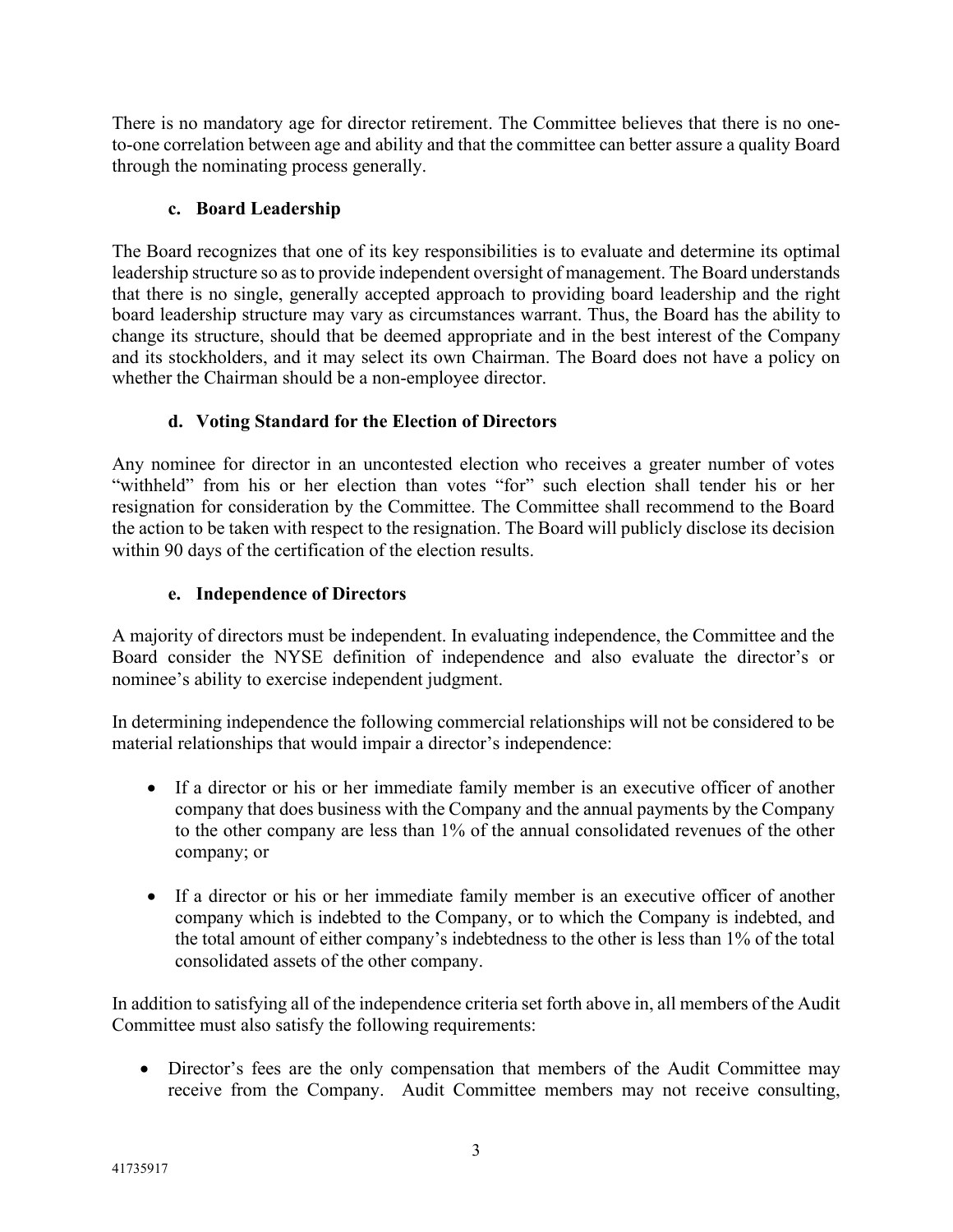advisory or other compensatory fees from the Company (other than in his or her capacity as a member of the Audit Committee, the Board, or any other committee of the Board), and

• No member of the Audit Committee may be an "affiliated person" of the Company or any subsidiary of the Company, as such term is defined by the Securities and Exchange Commission.

In addition to satisfying all of the independence criteria applicable to the members of the Board set forth above, all members of the Compensation Committee must also satisfy the following requirement:

• They may not have a relationship with the Company (directly or indirectly as a partner, shareholder or officer of an organization that has a relationship with the Company) which is material to that director's ability to be independent from management in connection with the duties of a Compensation Committee member.

The Board must consider all factors, including but not limited to:

- The source of the director's compensation, including any consulting, advisory or other compensatory fees paid by the Company to the director; and
- Whether the director is affiliated with the Company, a subsidiary of the Company or an affiliate of a subsidiary of the Company.

The Committee and the Board will annually review all relationships between the Company and its independent directors and publicly disclose its independence determinations.

### **4. Director Responsibilities and Authority**

Primary director responsibilities are outlined above under "Core Principles." The following are guidelines rather than rules regarding director responsibilities and authority.

### **a. Meetings**

### **(i) Frequency**

Regular meetings of the Board are held at least four times each year. Special meetings may be held (and action by written consent may be taken) on an as-needed basis.

### **(ii) Agenda**

The Chairman of the Board will set the agenda of Board meetings and the Chair of each committee will set the agenda of meetings of the applicable committee.

### **(iii) Materials**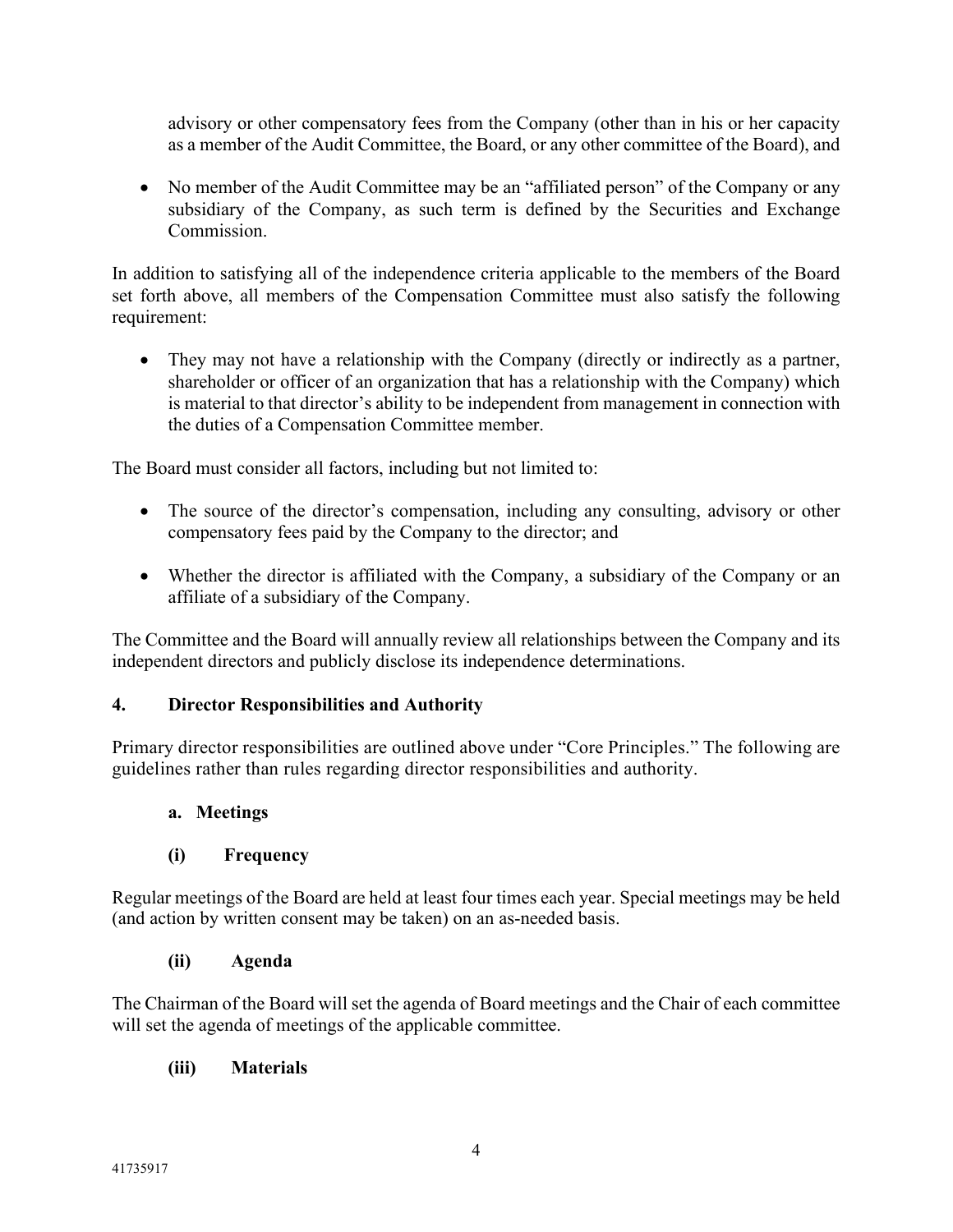Management will seek to provide all background materials to directors in advance of each regularly scheduled meeting, and each director is responsible for reviewing these materials before the meeting. Background materials for special meetings are provided in advance to the extent feasible under the circumstances.

Directors are encouraged to attend all meetings, in person or by telephone, of the Board and each Board committee of which they are members, absent unavoidable scheduling conflicts.

Directors are encouraged to attend annual meetings of stockholders, especially when the annual meeting is scheduled on the same day as a Board meeting.

The non-management directors meet separately as a group regularly as part of Board meetings, and in any event at least two times a year. The non-management directors select a director to chair the meetings and such chair acts as a liaison between the Board and management.

## **b. Director Education**

New directors will be encouraged to participate in orientation or education programs developed by the Nominating & Governance Committee.

### **c. Director Access to Management and Independent Advisors**

Directors have access to management at all times to discuss such matters and obtain such information as may be necessary or desirable to assist them in the performance of their duties as directors. Members of management attend Board meetings, other than executive sessions of the non-management directors, to provide directors with information about the Company's business and performance.

Directors also have access to Company counsel and the Company's independent auditors. Upon Board approval, the directors as a group, or groups of directors, such as the independent directors, may retain their own independent advisors, including counsel or financial advisors, to provide advice to them as necessary or appropriate, at the Company's expense.

### **d. Other Director Activities**

Directors should advise the Chair of the Nominating & Governance Committee and the CEO before accepting membership on other boards of directors or any audit committee or other significant committee assignment on any other board of directors, or establishing other significant relationships with businesses, institutions, governmental units or regulatory entities, that may result in a change in the director's relationship to the Company. Ordinarily, the Company's CEO and Chairman should not serve on more than two (2) other boards of public companies, and other directors should not serve on more than three (3) other boards of public companies, in addition to the Company's Board. Current positions in excess of these limits may be maintained unless the Board determines that doing so would impair the director's service on the Board.